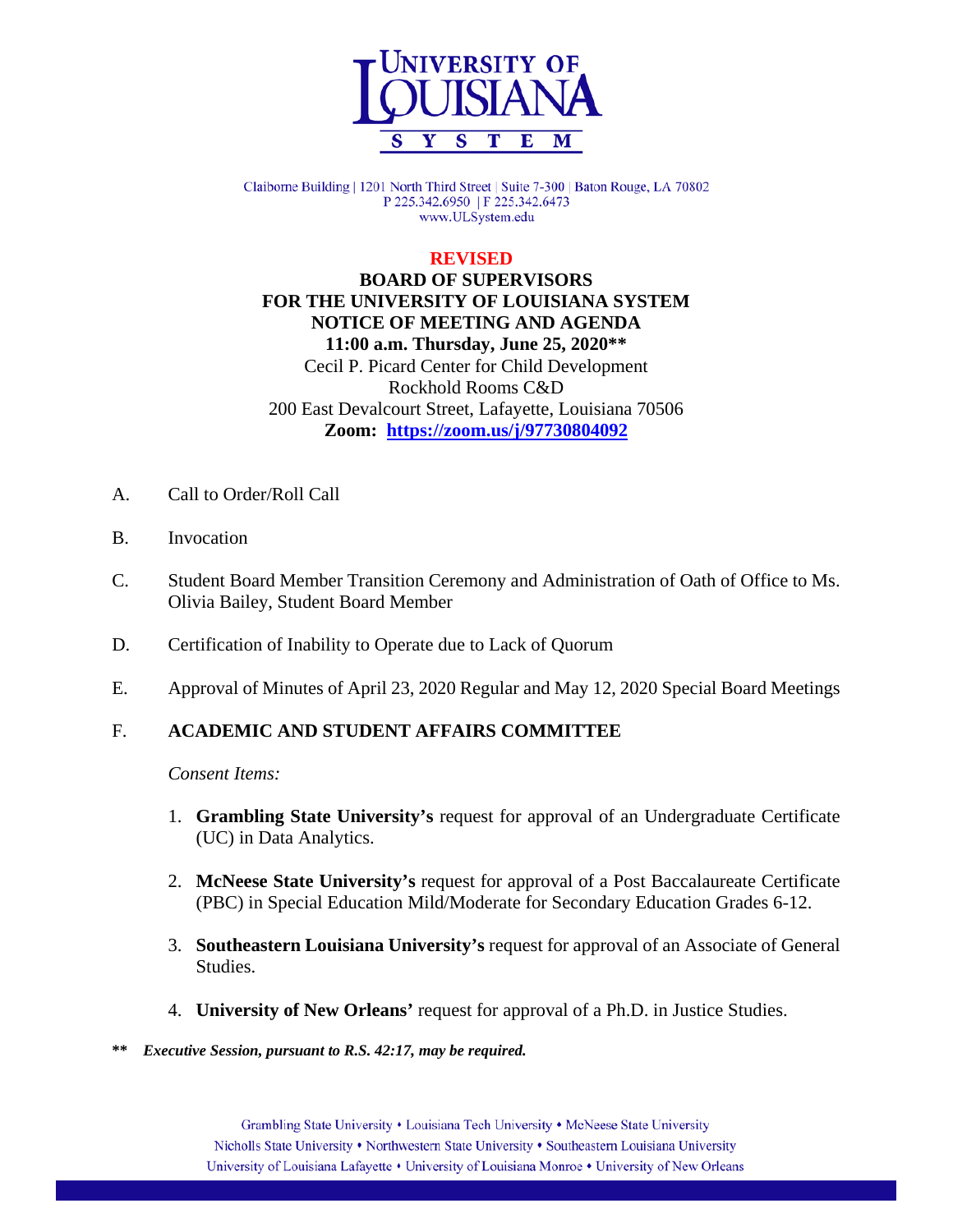- 5. **University of Louisiana System's** request for approval to enter into a Course and Services Agreement with StraighterLine, Inc. for Compete LA students.
- 6. Bridging the Digital Divide Summer Series
- 7. Other Business

# G. **ATHLETIC COMMITTEE**

*Discussion/Action:*

1. Update on COVID-19 Plans for Athletics

*Consent Items:*

- 2. **McNeese State University's** request for approval of a contract with Ms. Giorgia Pozzan, Head Women's Tennis Coach, effective July 1, 2020.
- 3. **McNeese State University's** request for approval of a contract with Mr. Michael E. Fluty, Head Women's Golf Coach, effective July 1, 2020.
- 4. **McNeese State University's** request for approval of a contract with Mr. Derek Plucienski, Head Men's Golf Coach, effective July 1, 2020.
- 5. **McNeese State University's** request for approval of a contract with Mr. Brendon James Gilroy, Head Men/Women's Track Coach, effective July 1, 2020.
- 6. **Nicholls State University's** request for approval of supplemental compensation to certain Athletic Department employees.
- 7. **Northwestern State University's** request for approval of a contract with Ms. Anna Nimz, Head Women's Basketball Coach, effective April 20, 2020.
- 8. **Southeastern Louisiana University's** request for approval of a contract with Mr. Timothy Donnelly, Associate Baseball Coach, effective July 1, 2020.
- 9. **Southeastern Louisiana University's** request for approval of a contract with Mr. Benjamin Gipson, Assistant Baseball Coach, effective July 1, 2020.
- 10. **Southeastern Louisiana University's** request for approval of a contract with Mr. Kenneth Lee, Jr., Associate Women's Basketball Coach, effective July 1, 2020.
- 11. **Southeastern Louisiana University's** request for approval of a contract with Mr. Corey Mistretta, Head Track and Field Coach, effective August 1, 2020.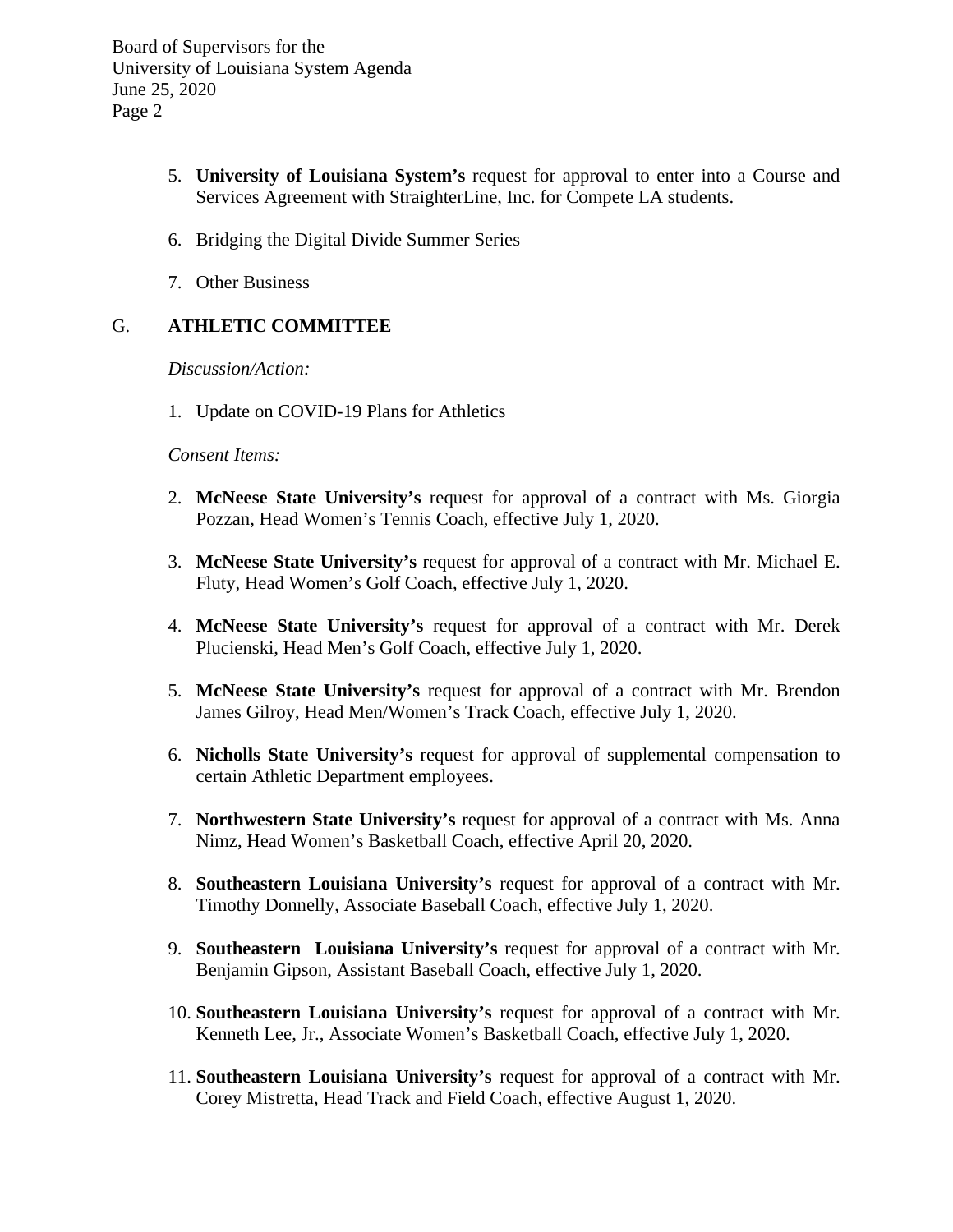- 12. **Southeastern Louisiana University's** request for approval of a contract with Mr. William Jake Narro, Head Golf Coach, effective July 1, 2020.
- 13. **Southeastern Louisiana University's** request for approval of a contract with Mr. James Matthew Riser, Head Men's Baseball Coach, effective July 1, 2020.
- 14. **University of Louisiana at Lafayette's** request for approval of a contract with Mr. Austin Armstrong, Assistant Football Coach, effective March 6, 2020.
- 15. **University of Louisiana at Lafayette's** request for approval of a contract with Mr. Robby Discher, Assistant Football Coach, effective March 6, 2020.
- 16. **University of Louisiana at Lafayette's** request for approval of the first amendment to a contract with Dr. Bryan Maggard, Director of Athletics, effective July 1, 2019.
- 17. **University of Louisiana at Lafayette's** request for approval of an amended and restated contract with Ms. Heather Mazeitis-Fontenot, Head Volleyball Coach, effective February 1, 2020.
- 18. **University of Louisiana at Monroe's** request for approval of contractual amendments with Mr. Tim Baldwin, Head Men's Golf Coach, effective April 1, 2020.
- 19. **University of Louisiana at Monroe's** request for approval of a contract with Mr. Matt Viator, Head Football Coach, effective July 1, 2020.
- 20. **University of New Orleans'** request for approval of a contract with Ms. Keeshawn Davenport, Head Women's Basketball Coach, effective May 1, 2020.
- 21. Other Business

#### H. **FACILITIES PLANNING COMMITTEE**

*Consent Items:*

- 1. **Louisiana Tech University's** request for approval to demolish Cottingham Hall, Richardson Hall, and Mitchell Hall.
- 2. **McNeese State University's** request for approval to enter into a Ground Lease Agreement with McNeese State University Foundation (Foundation) to install artificial turf at Joe Miller Ballpark and to enter into a related Cooperative Endeavor Agreement with the Foundation and the Lake Charles/Southwest Louisiana Convention and Visitor's Bureau.
- 3. **Nicholls State University's** request for approval to name the greenhouse the "*Arlen B. Cenac Greenhouse.*"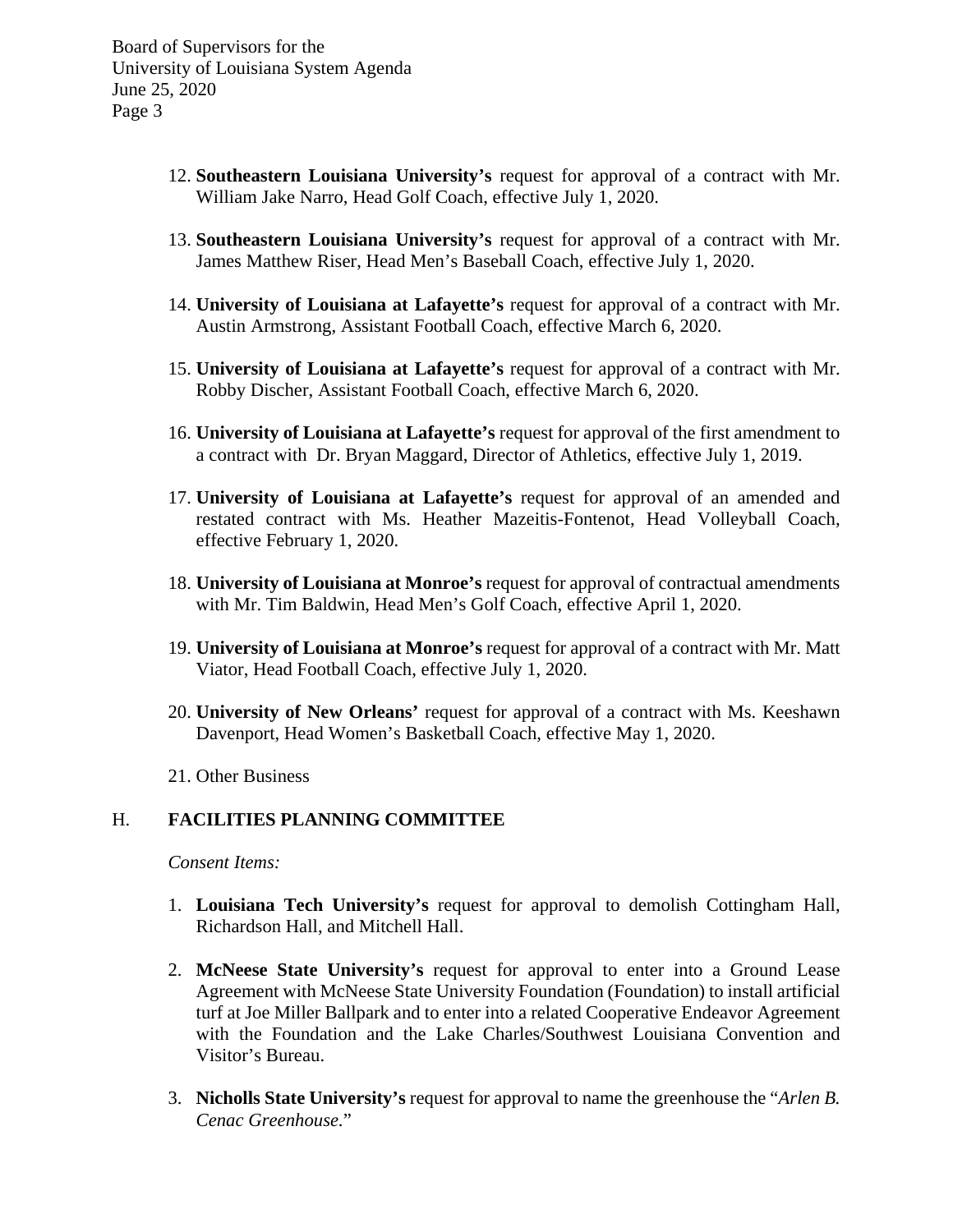- 4. **Nicholls State University's** request for approval to name the Convergence Media Center in Talbot Hall the "*DeSalvo-Callais Family Student Media Center.*"
- 5. **Nicholls State University's** request for approval to name the newly constructed addition to Barker Hall Athletics Complex "*The Boucvalt Family Athletic Center.*"
- 6. **University of Louisiana at Monroe's** request for approval to rename the Lagniappe Theatre inside Bayou Pointe Event Center to "*Camile W. Currier Student Theatre.*"
- 7. **University of Louisiana at Monroe's** request for approval to proceed with the First Amendment to the Grounds and Facilities Lease between the University of Louisiana at Monroe and the University of Louisiana Monroe Facilities, Inc. for the property located at 870 Hwy. 80 East, Monroe, LA 71203.
- 8. **University of Louisiana at Monroe's** request for approval to demolish the ULM Soccer House located at 4709 Bon Aire Drive on the campus of the University.

*Discussion/Action:*

9. **Nicholls State University's** request for approval to initially lease the Carmel Inn and Suites, and subsequently purchase it, located at 400 East First Street, Thibodaux, Louisiana 70301.

10. Other Business

#### I. **FINANCE COMMITTEE**

*Consent Items:*

- 1. **McNeese State University's** request for approval to offer a 20% tuition discount to College of Education students entering certain alternative certification and degree programs.
- 2. **Southeastern Louisiana University's** request for approval to implement a per credit hour tuition rate for online programs.
- 3. **University of Louisiana at Lafayette's** request for approval of 2020-21 Meal Rates.
- 4. **University of Louisiana System's** request for approval of the Board Operations and System Universities' Fiscal Year 2020-21 Internal Audit Plans.

### *Discussion/Action:*

5. **University of Louisiana System's** report on internal and external audits for the period of April 20 to June 21, 2020.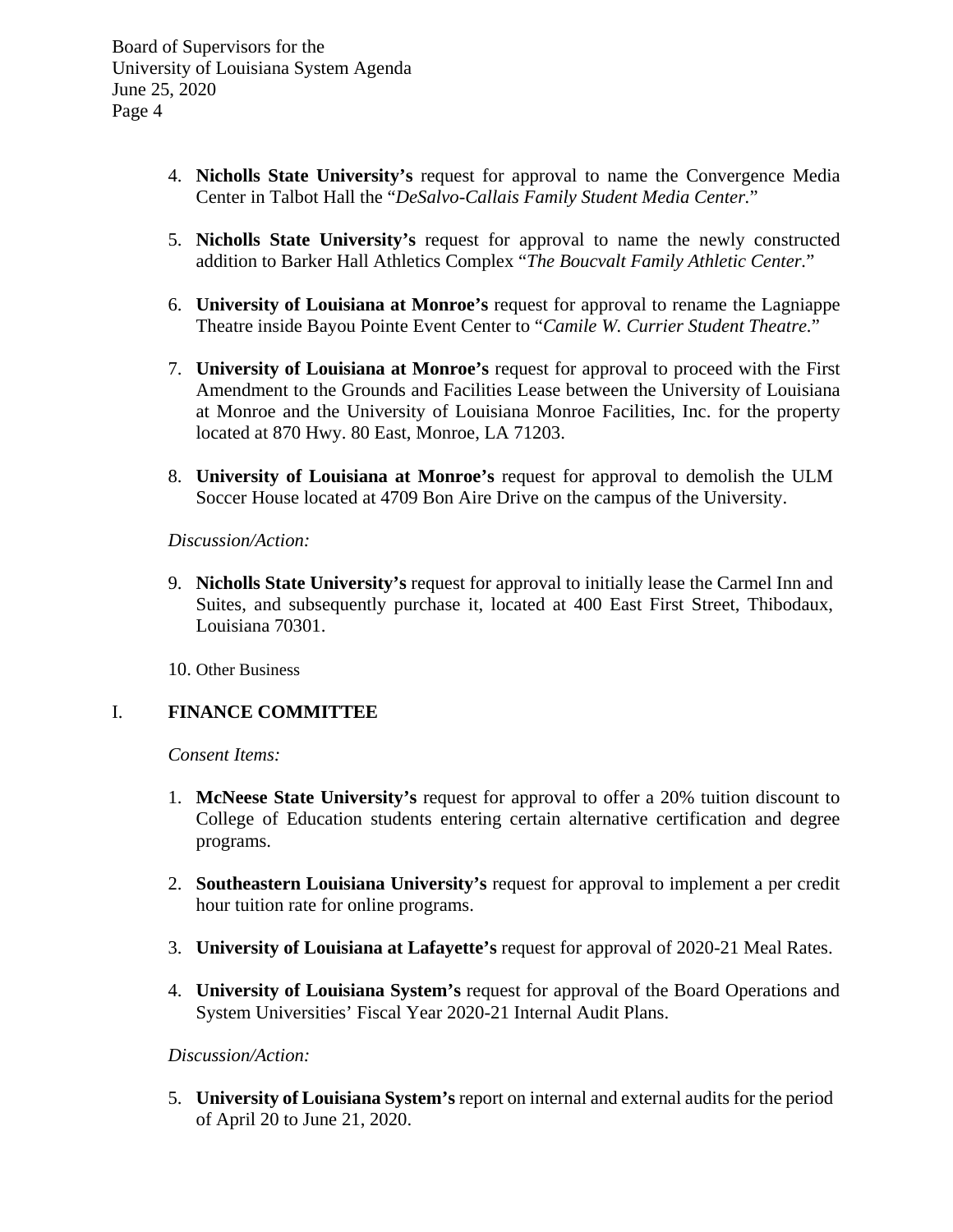- 6. **University of Louisiana System's** discussion of Fiscal Year 2019-20 third quarter financial reports and ongoing assurances.
- 7. Other Business

### J. **PERSONNEL COMMITTEE**

*Consent Items:*

- 1. **McNeese State University's** request for approval to appoint Dr. Wade Anthony Rousse as Vice President for University Advancement effective July 1, 2020.
- 2. **Northwestern State University's** request for approval to reappoint Ms. Frances Conine as Interim Vice President for the Student Experience and Dean of Students effective July 1, 2020.
- 3. **Northwestern State University's** request for approval to reappoint Dr. Francene Lemoine as Interim Dean of the College of Arts and Sciences effective July 1, 2020.
- 4. **Northwestern State University's** request for approval to appoint Dr. Michael Snowden as Interim Vice President for Diversity and Inclusion effective August 3, 2020.
- 5. **University of Louisiana at Lafayette's** request for approval to reappoint Dr. Geralyn McClure Franklin as Interim Dean of the B.I. Moody III College of Business Administration effective July 1, 2020.
- 6. **University of Louisiana at Monroe's** request for approval to appoint Dr. Valerie Fields as Interim Vice President of Student Affairs effective July 1, 2020.
- 7. **University of New Orleans'** request for approval to appoint Dr. Pamela Kennett-Hensel as Interim Dean of College of Business effective July 1, 2020.
- 8. Other Business

# K. **LEGISLATION COMMITTEE**

- 1. Update on 2020 Regular and First Extraordinary Sessions of the Louisiana Legislature
- 2. Other Business